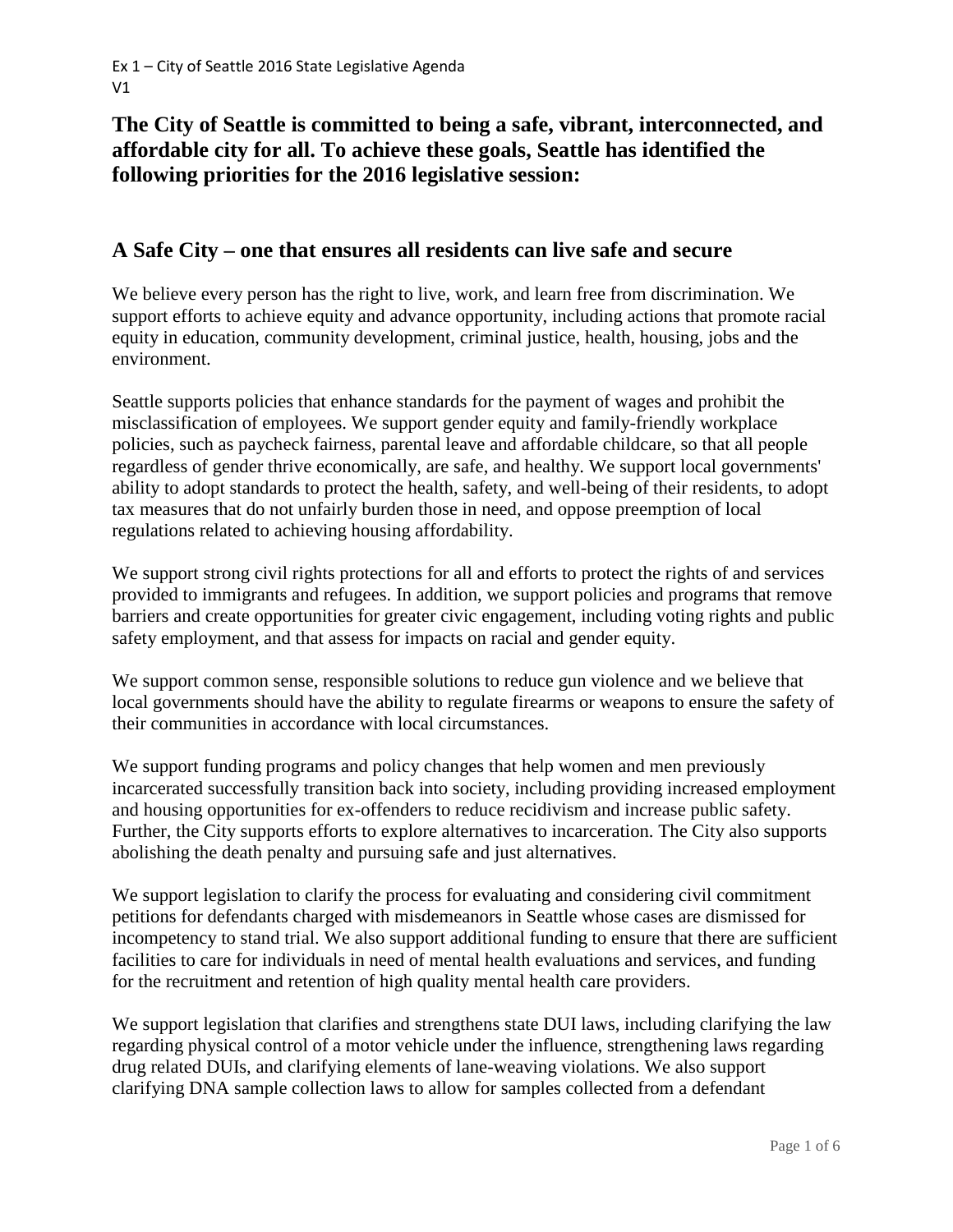Ex 1 – City of Seattle 2016 State Legislative Agenda V1

convicted of a similar crime under a local ordinance to be included in the state DNA database. Seattle supports legislation to clarify that a crime can be tried under a local ordinance if it matches state law.

The City of Seattle supports efforts to reduce domestic violence and protect our most vulnerable citizens from abuse. We also support strengthening criminal consequences for sexual exploitation.

The City supports legislation that would eliminate or at least significantly reduce the involvement of county and city law enforcement officials in immigration law enforcement. In particular, the City supports legislation that would restrict local jurisdictions from honoring U.S. Immigration and Customs Enforcement (ICE) detainers unless they are supported by a federal judicial criminal warrant. We support the state setting a clear statewide standard for these restrictions.

We support legislation to remove barriers of entry for marijuana delivery services that will help reduce the impact of marijuana retailers on neighborhoods. In addition, we support clarifying marijuana penalty provisions that prohibit the small, non-commercial transfers of marijuana. We support harmonizing laws prohibiting underage marijuana use with laws prohibiting underage alcohol use. We also support legislation to address youth access to e-vaping and tobacco products.

We support the continued use of automated traffic safety cameras and other devices that improve safety and efficiency of our transportation system. We also support modifying state law to clarify the use of body cameras by law enforcement. We support legislation to define what an unmanned aerial vehicle (UAV) or drone is, and to regulate their use by law enforcement or other state agencies, commercial businesses, and the general public.

Seattle supports amending the "Hold Harmless Law" to include protections for Seattle Department of Transportation representatives when clearing a motor vehicle, cargo, or debris from the roadway.

We support reforms to the Public Records Act that maintain transparency, protect vulnerable and protected groups, and promote government efficiency and effectiveness.

We support funding for WIN 211, which helps the public access important information and government programs and services after disasters.

# **A Vibrant City – one that supports innovation, education, economic development and the environment**

We support maximum funding for early learning, K-12, and higher education. We support complying with the McCleary decision by fully funding basic education through new revenue and closing tax preferences—without cutting funding for human services or other important state services and programs. In addition, any funding solution that the legislature adopts should not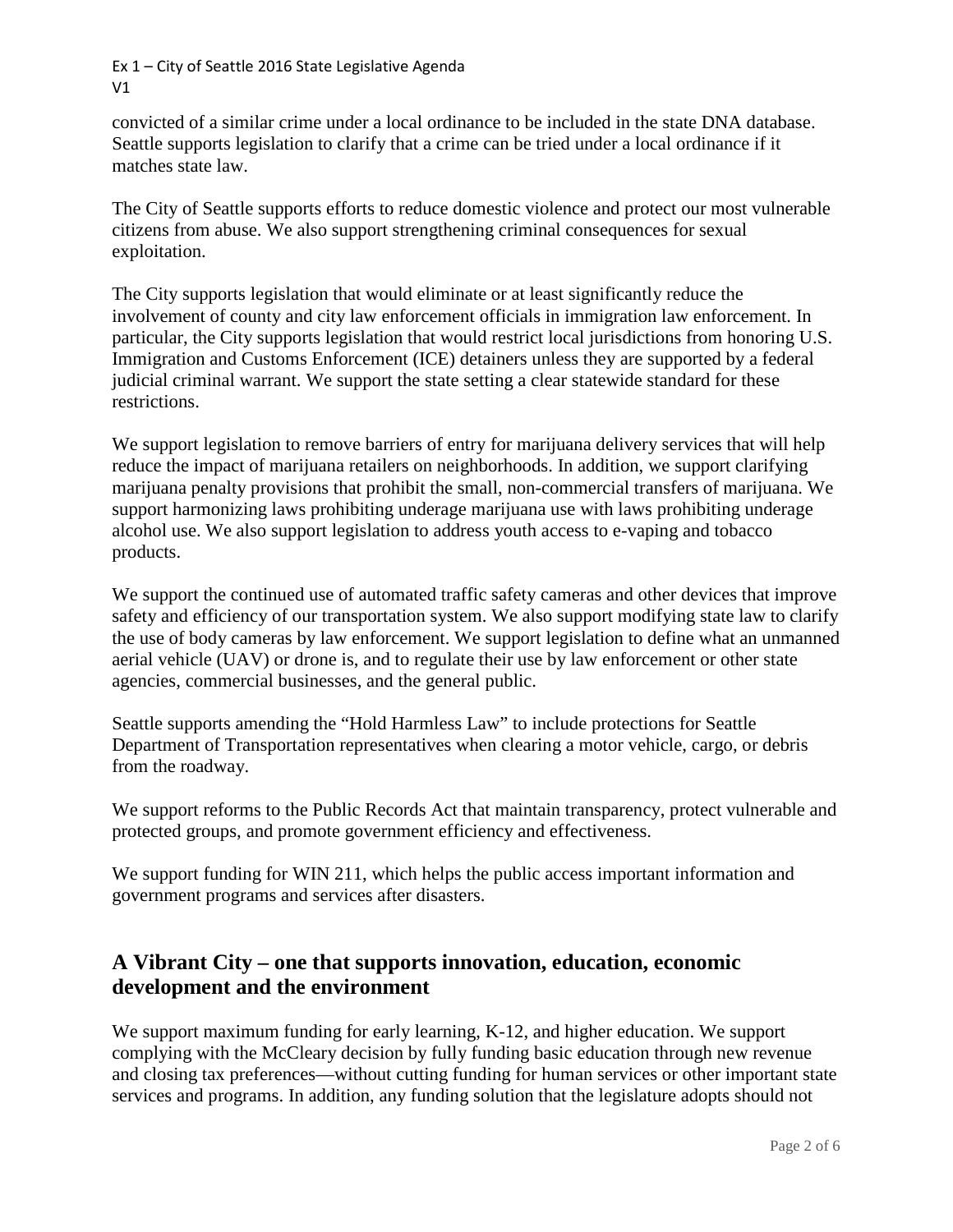Ex 1 – City of Seattle 2016 State Legislative Agenda V1

create winners and losers between the state's school districts. Seattle supports simplifying the requirements for individuals to become teachers in designated critical shortage areas.

We support increasing school construction capacity to ensure we have the proper facilities to educate future generations.

We support programs providing support to students, including support for mental and physical health, to ensure they are ready and able to learn.

Building on the foundation of high-quality preschool in Seattle that is consistent with the State's Department of Early Learning and Washington State's investment in the Early Start Act during the 2015 legislative session, we support additional coordination and funding from the state and federal governments to continue to move closer toward preschool for all.

We support community colleges, apprenticeship programs, technical colleges, and state universities as they provide access to training and workforce development opportunities that keep our economy thriving. We also support the implementation of the Workforce Innovation and Opportunity Act (WIOA).

In 2016, the City will be working to standardize and disaggregate demographic data into racial subgroups to more accurately ensure equity in policy outcomes, and we support a parallel effort at the state level.

We support tax increment financing, including new value capture concepts, as a tool to encourage economic development and community improvement projects, and also support a set aside for low-income housing. We support investments in thriving local industries, including motion pictures, arts and culture, maritime, marine tourism, and global health and life sciences research. In addition, Seattle supports the ability for municipalities to sustain international diplomacy through the maintenance of a bank account for nonpublic funds. We also support investments and policies that enhance access and promote affordability of technology and technological infrastructure.

We support capital funding for infrastructure and public works projects, including increased capital funding for Seattle's cultural institutions. We support the expansion of the leasehold excise tax exemption to include facilities/venues that were once host to a World's Fair. The City also supports considering the creation of a state investment trust or other funding mechanisms to provide financing for housing development, public works infrastructure, educational infrastructure, student loans, environmental infrastructure and design, and community quality of life projects.

We support clarifying and strengthening legislation that fosters the development of Business Investment Areas. We support promoting and incentivizing historic preservation, building safety, and energy efficiency through direct or indirect assistance to property owners.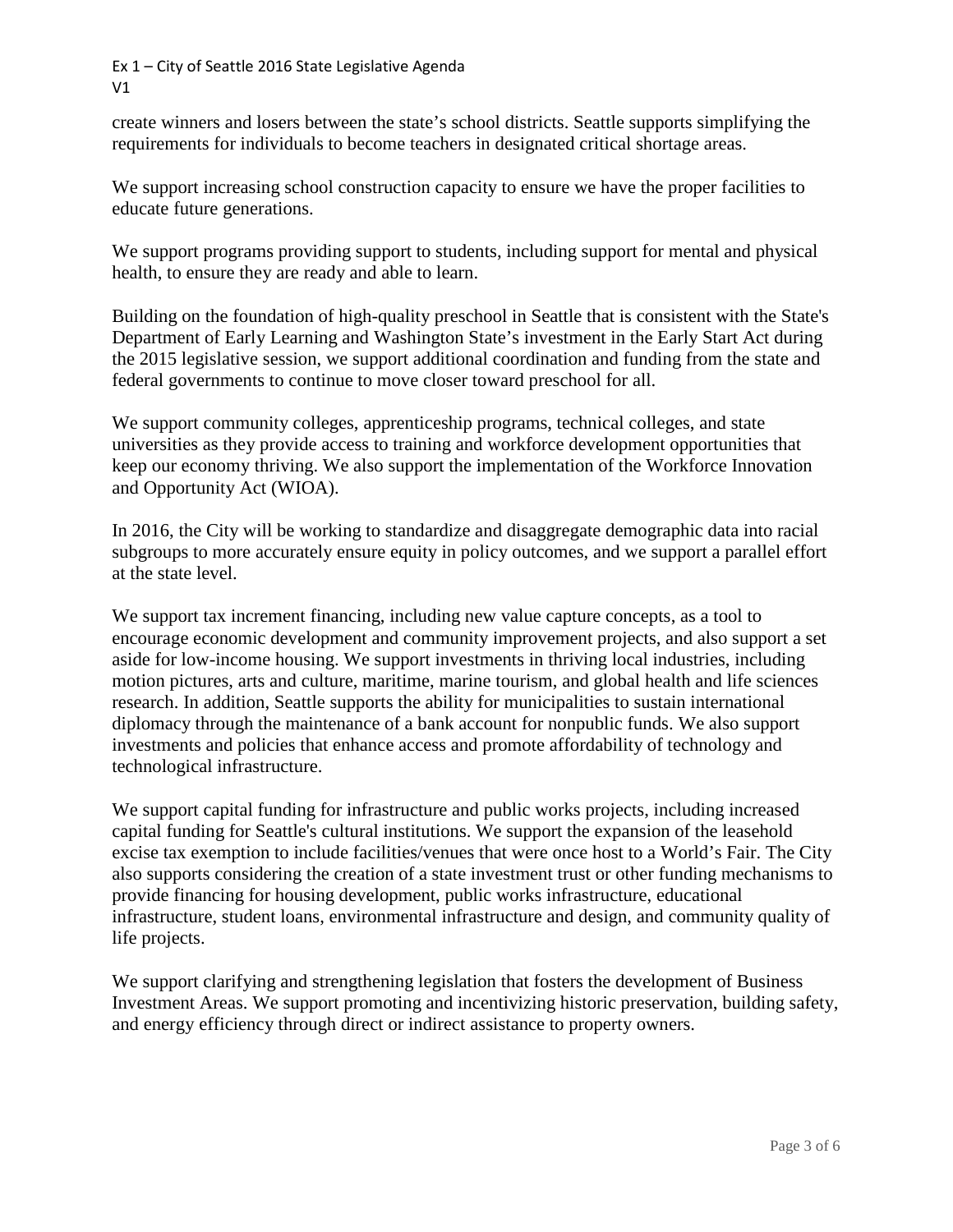Ex 1 – City of Seattle 2016 State Legislative Agenda V1

We also support legislation that allows for increased flexibility for cities to manage public works and other projects, and efforts aimed at increasing the participation of women and minority owned businesses (WMBE) in state and local contracting.

The City of Seattle will work to protect existing state and local shared revenues, including liquor revenues and revenue from the sale of marijuana; to preserve all existing local revenue authorities and controls; and to support new local revenue opportunities.

We support comprehensive tax reform that leads to a more equitable and progressive tax structure and decreases reliance on flat tax sources like sale and property taxes.

Seattle supports policies that aim to fight climate change. The City's climate protection goals are economy wide; therefore, we support policies to reduce greenhouse gas emissions, including investments in clean energy, transit, and energy efficiency, carbon taxes, and cap-and-trade. Seattle supports measures which clarify the role public utilities have in relation to the electrification of the transportation system. We believe utilities have a role to play in reducing the greenhouse gases in the transportation system but need clear authority to do so. We look forward to working with the Executive and State Legislature to create policies that will reduce climate polluting emissions and to craft socially equitable policies that provide opportunities for lower-income communities to share in the economic opportunities presented by solutions to climate change.

Seattle values the Clean Water Act's mission of making our waterways safe for fishing and recreation. We support a new, long-term state funding source for local storm water management programs to help improve water quality, and to ensure cleanup of local toxic sites. We support full funding for the Local Toxics Account and use of the funds for their statutory purpose.

We support legislation that will reduce toxic chemicals in the environment, including regulating lead paint and toxins in children's toys. We support development of common industry standards for recycled products, funding for recycling facilities, and legislative initiatives to reduce waste and increase recycling. We support product stewardship for surplus pharmaceuticals, carpet, paint, and additions to the products covered by E-Cycle Washington. We also support legislation that will reduce or eliminate products that can be harmful to our infrastructure and waterways.

Seattle supports local authority to impose fees for public safety, affordable housing, transit, and necessary facilities and services related to the impacts of development, and to require appropriate infrastructure such as open space and sidewalks associated with new development. We support the expansion of incentive zoning to include provisions that encourage new open space, preserving current open space, creating multi-modal transportation infrastructure, and preserving landmark structures. Seattle also supports efforts to update state planning regulations so that they work most efficiently and best promote growth within urban areas, while still affording the same levels of environmental protection. We also support legislation that supports municipalities to expand their current service areas in accordance with the goals of the GMA.

We support maintaining Washington's strong payday lending protections for consumers and oppose the creation of new, high-interest lending products.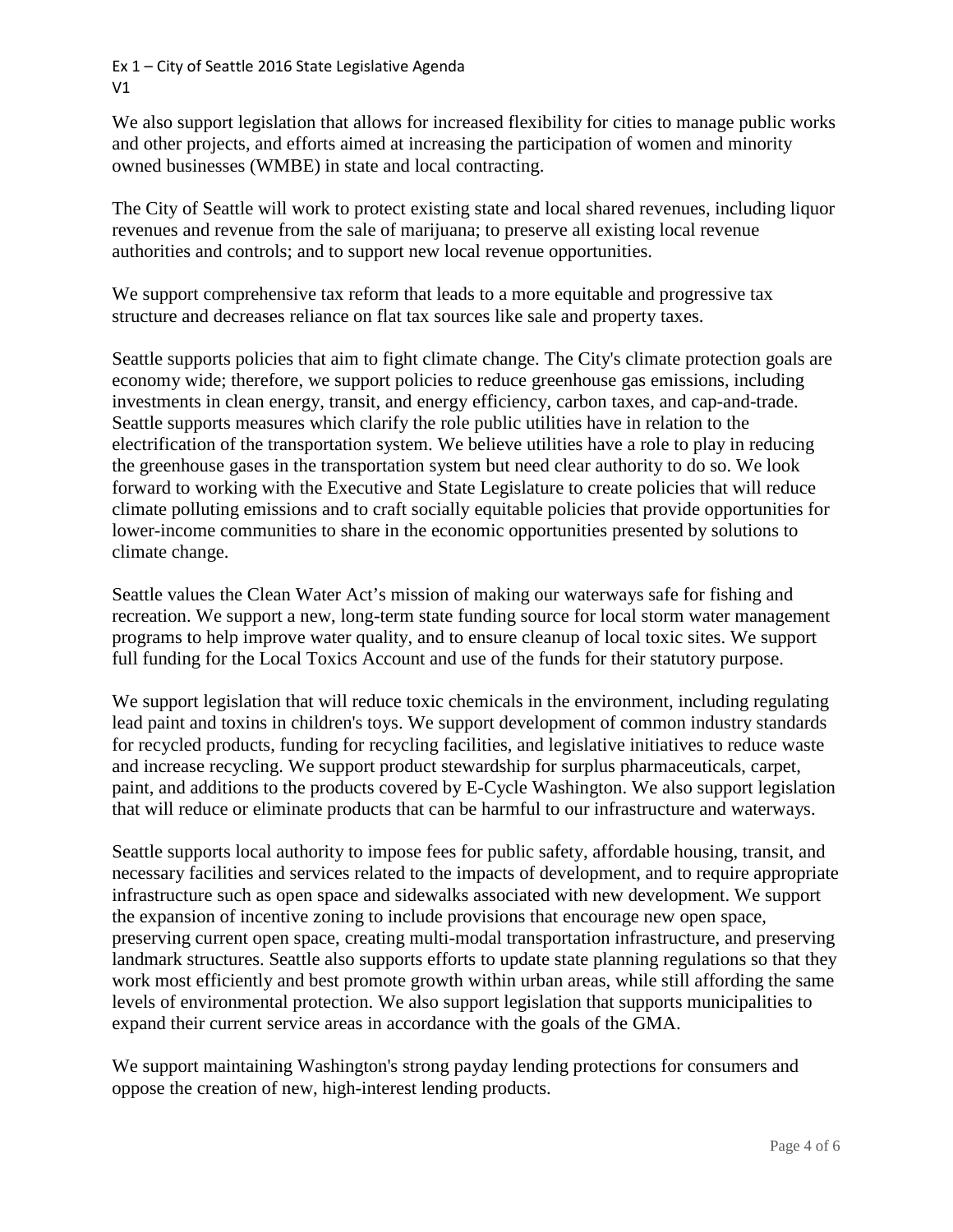# **An Interconnected City – one supported by a cohesive and multimodal transportation network**

We support transportation policies and multi-modal funding proposals that: include a significant share of funding for cities to help pay for local maintenance backlogs and other local needs; and meet both the City's and the State's greenhouse gas emissions reductions targets. Seattle supports modifying local options that could be used to help expand transit, including light rail. Seattle supports regional tolling as one possible option to meet the needs and demands of aging infrastructure.

In addition, Seattle supports modifying the City's parking tax authority to allow for more equitable application of the tax.

We support freight mobility and value the importance of rail to both the City and State economy.

We support enhanced efforts to ensure a safe and modern rail infrastructure, which includes the hazards posed by oil and coal shipments through our rail corridor and our waterways.

We support continued efforts to clarify and strengthen regulations of disabled parking placards and plates in order to cut down on fraud and ensure that necessary parking is available for those with need.

We support clarification of the current State insurance law applicable to TNCs, taxis, and for hire vehicles, to account for recent changes in the industry and business models of all market participants; including changes intended to expand the range of insurance options available to the industry. In addition, we support modifications to rental car regulations.

We support clarifying regulations related to trucks and other commercial vehicles and additional resources for commercial vehicle safety enforcement; we also support policies that equitably share the burden of responsibility for safety violations between drivers and equipment owners.

### **An Affordable City – one where housing and services remain affordable and accessible to everyone**

The City of Seattle, like many other cities across the country, is facing a homelessness crisis. We support additional tools and funding to address the homeless crisis and protect our most vulnerable populations. Seattle's needs outweigh current capacity and our goal is to make life better, safer, and healthier for seniors, families, and other individuals sleeping on the street.

The City of Seattle will work to protect funding for affordable housing, human services, public health, and other critical programs. We support raising new state revenue and increased flexibility for local tools, such as the expansion of the real estate excise tax and a local property tax exemption, to help preserve affordable housing, prevent displacement of lower incomeincome residents, and expand essential human services.